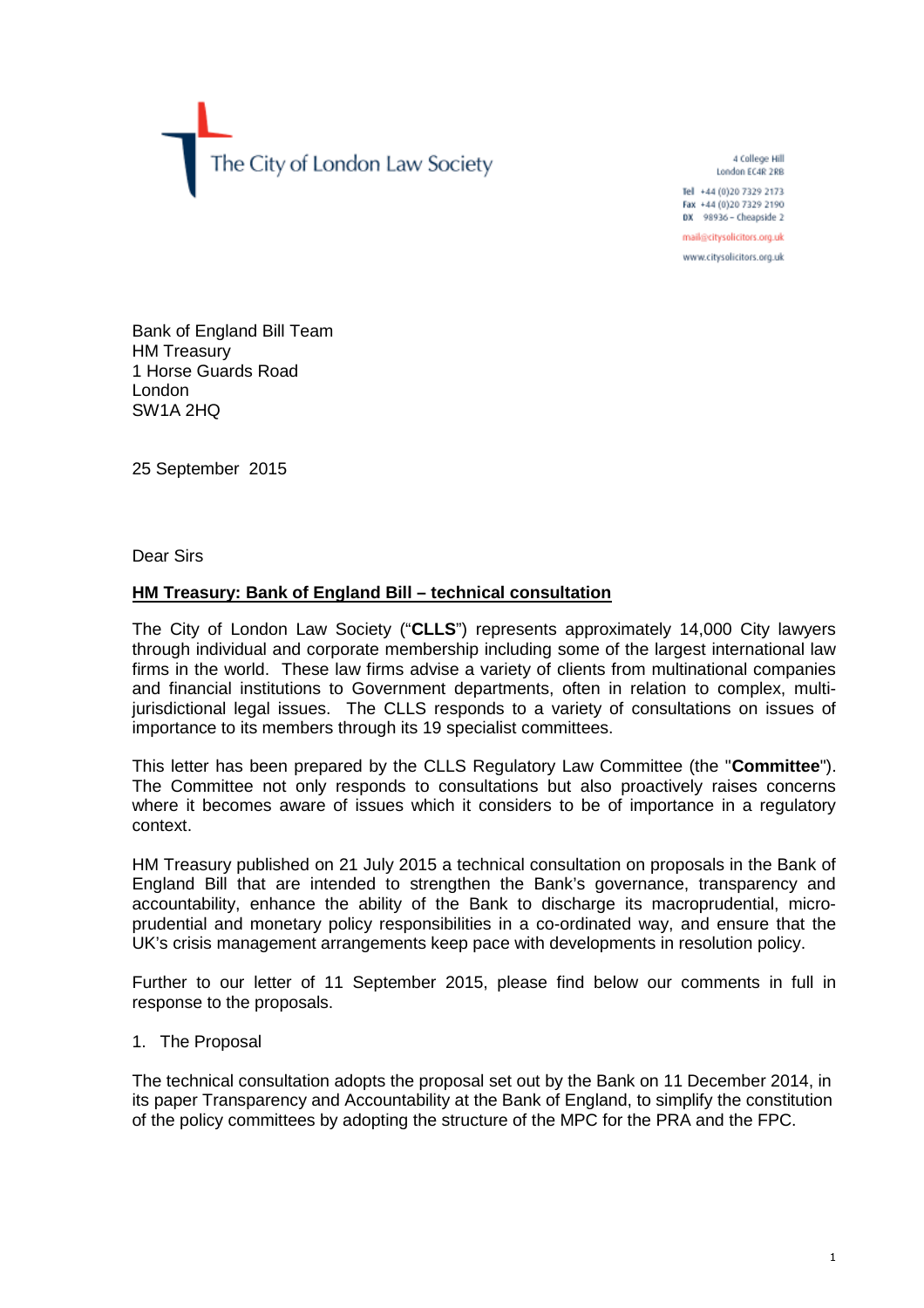The PRA is a private limited company which is a subsidiary of the Bank of England. The proposal to make the PRA coordinate to the MPC would involve the following:

- Dissolution of the PRA private limited company;
- Establishing a new committee, the Prudential Regulation Committee, within the Bank; and
- Making the Bank responsible for what are currently the statutory responsibilities of the PRA.
- 2. Concerns with the Proposal

## Operational independence

It is imperative that the PRA continue to benefit from operational independence. Principle 2 of the Basel Committee's Core Principles for Effective Banking Supervision sets out the requirement for a supervisor to possess operational independence. Article 3 of the Bank Recovery and Resolution Directive requires that adequate structural arrangements be in place to ensure operational independence of the resolution function and the supervisory or other functions, and to avoid conflicts of interest between those functions.

The current status of the PRA as a separate company protects the operational independence by making its directors subject to certain provisions of the Companies Act 2006. The general duties of directors set out in the Companies Act 2006 enshrine in statute the fiduciary requirements of directors towards their company developed in the common law. They have the fundamental purpose of ensuring that a company's directors are loyal to that company and unimpeded by outside interests. The following general duties are particularly pertinent:

- Section 171 requires directors of a company to act in accordance with the company's constitution and only exercise powers for the purposes for which they were conferred;
- section 172 requires directors of a company to act in a way they consider, in good faith, would be most likely to promote the success of the company for the benefit of its members as a whole which, pursuant to section 172(2), includes purposes other than the benefit of its members, where such a purpose exists in relation to the company. The objects of the PRA are set out in its articles of association at article 6 as being "to act as prudential regulator for financial firms under and in accordance with the duties and responsibilities conferred upon the company by any applicable law";
- section 173 requires that directors of a company must exercise independent judgment;
- section 175 requires directors of a company to avoid a situation in which he has, or can have, a direct or indirect interest that conflicts, or possibly may conflict, with the interests of the company. Conflicts of interest referred to in this section include conflicts of interest and duty and conflicts of duties.

These duties, and the liability directors expose themselves to by breaching them, create a structural safeguard for the operational independence of the PRA. Folding the PRA into the Bank would remove this structural protection. The technical consultation states that:

 "through the Bill, the government intends to end the PRA's status as a subsidiary and fully integrate the PRA into the Bank, while recognising the PRA's operational independence, in line with the Basel Core Principles on Supervision";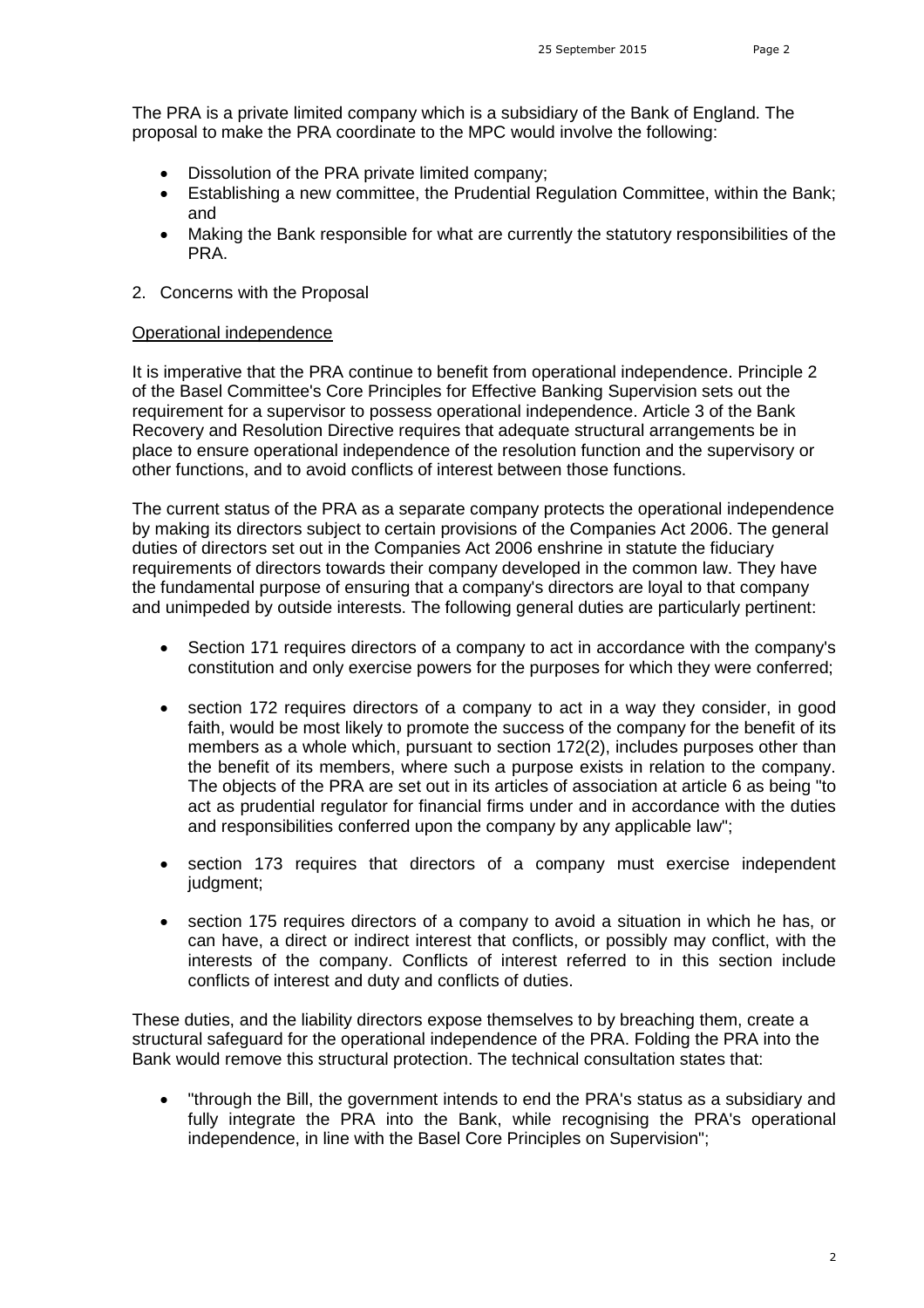- "updated reporting requirements will ensure supervision continues to operate with appropriate independence and adequate resources";
- "the Bank will be given a duty to publish a policy statement setting out the steps it has taken to ensure that there is appropriate structural separation and independence between the Bank's resolution functions and its new prudential supervision functions, to prevent conflicts or interests, and as a requirement of EU law".

While recognition of the importance of the operational independence of the PRA is welcome, more clarity is needed in terms of how this operational independence will be implemented and maintained. Detail is required as to the nature of the updated reporting requirements. More specificity is also needed in relation to the policy statement to be required of the Bank. It is one thing if this is a requirement in advance of the folding of the PRA into the Bank which can be judged before the changes go ahead, and quite another if this is simply to be published by the Bank after the fact.

The following conflicts of interests may arise if proper structural separation is not maintained between the PRA as microprudential supervisor and the Bank:

- (1) conflict between microprudential and macroeconomic objectives;
- (2) conflict between microprudential and resolution objectives.; and
- (3) conflict between microprudential and macroprudential objectives.

The first conflict would arise as a result of the Bank, already responsible for monetary policy, being given the additional responsibility of supervising individual firms. An example of a potential instance in which monetary policy and microprudential supervisory objectives may not align is at a time of stress, when a central bank responsible for both may be hesitant to impose appropriate tightening due to concern for solvency of the individual firms it supervises.

The second conflict would arise because the Bank is already the resolution authority. One would want to avoid the risk that the PRA have its analysis of whether an institution should be resolved influenced by the entity which is responsible for undertaking that resolution. This could result in an inconsistent approach to an already inherently subjective decision.

The third conflict would arise because the Bank is already responsible for macroprudential policy through the FPC, currently a sub-committee within the Bank. Under the proposals set out in the technical consultation, the Bank would contain the PRC and FPC as coordinate committees. One conceivable example of a conflict of interests between microprudential and macroprudential objectives is that a macroprudential supervisor may want to reduce capital buffers during a downturn in order to reduce the probability of a credit crunch, while a microprudential supervisor is likely to prefer to maintain the integrity of individual firms by maintaining higher capital requirements.

It is also worth mentioning at this point the importance of avoiding not only an actual conflict of interest but also an appearance of conflict. This is set out by Essential Criterion 4 in relation to Core Principal 2 of the Basel Committee. The structural separation of the PRA from the Bank helps to provide a visible separation and reduce the perception of a conflict of interests.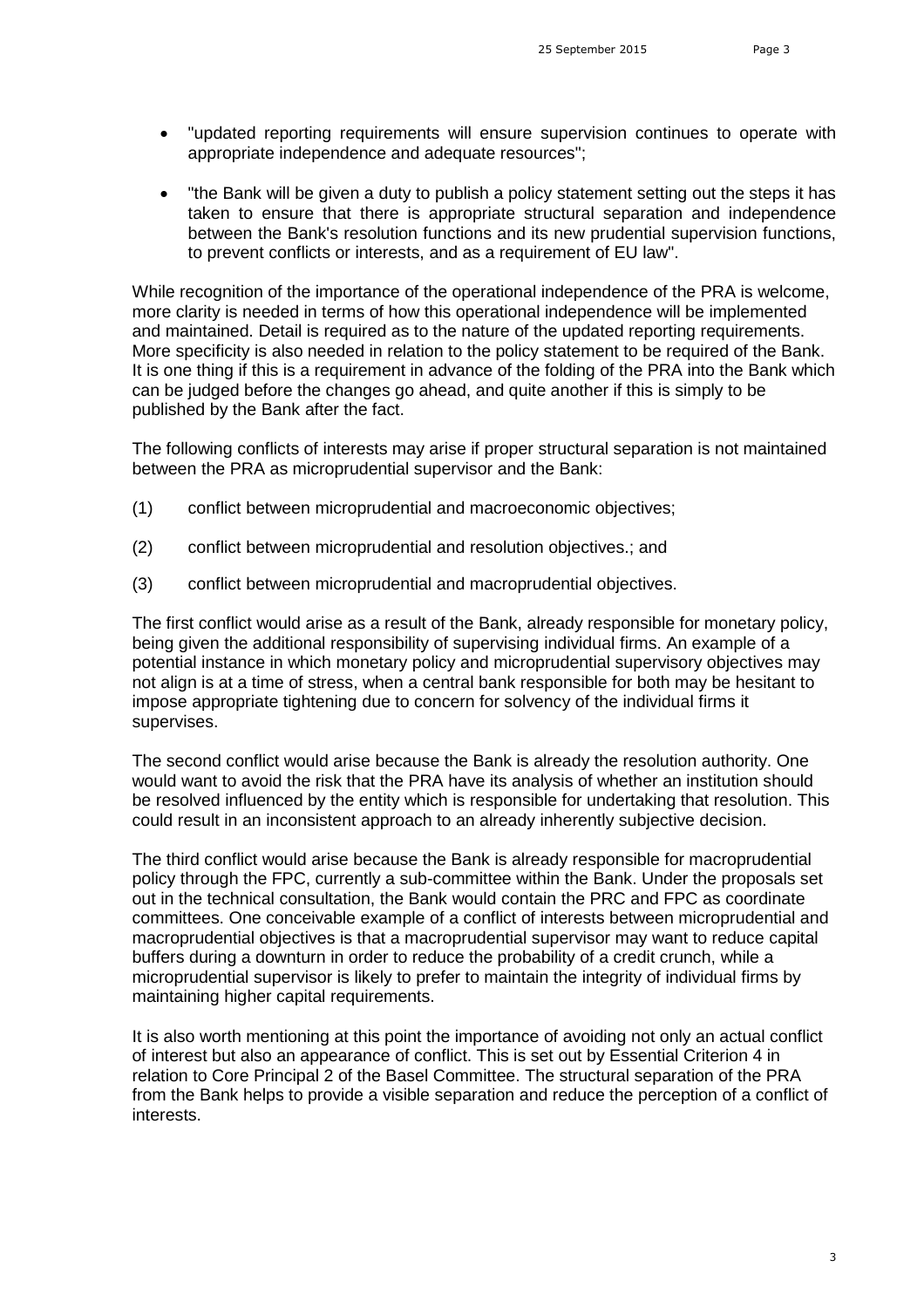There is a risk that the removal of this institutional barrier will increase the perception of a conflict of interests and thereby undermine the perceived independence of the regulator and consequently its credibility.

We note that the operational independence of the Single Supervisory Mechanism (SSM) at the ECB is the subject of robust protection. The Supervisory Board of the SSM is composed of one representative from each National Competent Authority (NCA) as well as four representatives of the ECB, the Chair and the Vice-Chair. While it is the ultimate decision of the Governing Board whether to adopt a proposal from the Supervisory Board, it has the power only to accept or decline a proposal; it cannot alter a proposal or formulate a proposal itself. The presence of members from the NCAs provides a check to ensure that the SSM carries out its primary objective free from other interests at the ECB. The Joint Supervisory Teams responsible for supervising significant institutions also contain staff from the NCAs of the countries where the relevant institution is established, alongside ECB staff, and less significant institutions are supervised indirectly through the NCAs.

The Administrative Board of Review (comprising five independent members who are not staff of ECB or any NCA) also exists to carry out internal administrative reviews of ECB decisions in the exercise of its supervisory powers.

### Accountability of the PRA

The PRA is subject to audit by the NAO. It is proposed in the technical consultation that NAO oversight be extended to the Bank itself. While we have reservations regarding the need to fold the PRA into the Bank, we support the conclusion that the Bank should be brought under the NAO's audit regime if the PRA is subsumed within the Bank. Not doing so would reduce accountability.

#### 3. Summary

It is imperative that more detail is provided as to how the operational independence of the PRA would be guaranteed were it to be folded into the Bank. This would more properly demonstrate the suitability of the proposed policy and organisational protections which would be replacing current structural protections. Failing this, the risks involved in tampering with a structure that has been effective in ensuring the operational independence of the PRA must be said to outweigh the benefits of the proposed institutional simplification.

It is not obvious that there has been any change since the formation of the PRA in 2011 that alters the original rationale for its incorporation as a private limited company. We note that the model of the MPC was available at that juncture but not used, and that in the July 2010 consultation 'A new approach to financial regulation: judgement, focus and stability' the following was stated at paragraphs 2.17 and 2.18:

"The Government will therefore legislate to create a new Prudential Regulation Authority (PRA) which, while operating under the auspices of the Bank of England, with a board chaired by the Governor, and a chief executive who will also occupy the newly created post of Deputy Governor of the Bank for prudential regulation, will nevertheless be a separate legal entity.

This will ensure that the day-to-day operations of firm-specific regulation will be undertaken by the new PRA, rather than falling to the Bank itself."